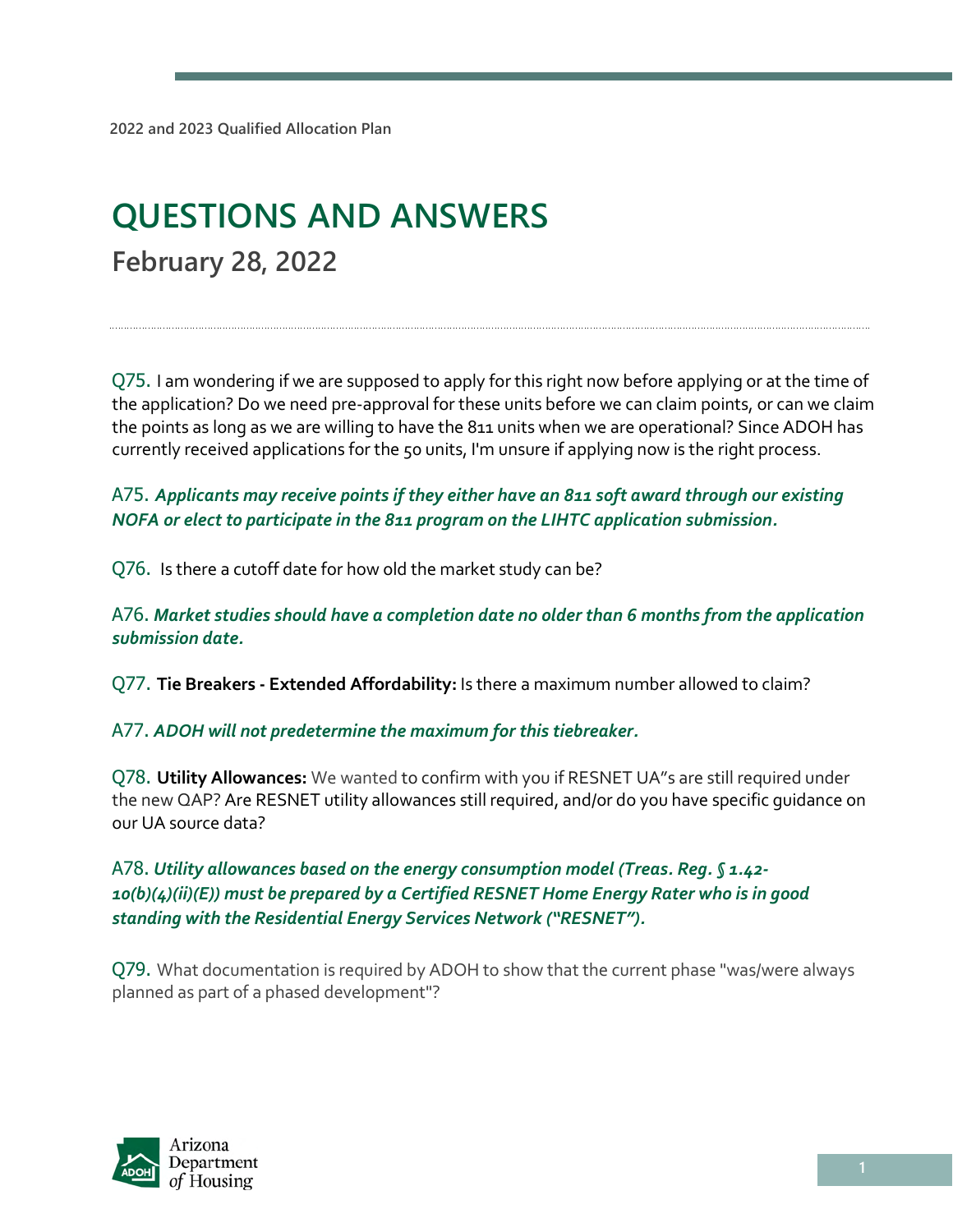**2022 and 2023 Qualified Allocation Plan**

A79. *Applicants must submit documentation demonstrating phases were planned as part of a phased development. This documentation may include, but is not limited to: communications with third parties (e.g., emails), a site plan dated and demonstrating all phases were contemplated at the time of the original application, or other formal dated documents.* 

Q80. The question/clarification: what exactly is required for the "market demand study" for the early phase(s)?

A80. *The market study of the prior phase must conform with the applicable LIHTC allocation year's QAP requirements and must demonstrate a vacancy rate of less than 5%.*

Q81. Previously in the QAP there was a section that defined the rural and balance of state counties, could you send me a list of them or tell me if there is a state map that includes them?

A81. *Maricopa and Pima counties are Metro and all remaining counties are considered Rural.* 

Q82. Where can the ADOH NOFA terms be found?

A82. *Our current NOFA can be found here: [https://housing.az.gov/sites/default/files/documents/files/Rental-Housing-Development-NOFA-](https://housing.az.gov/sites/default/files/documents/files/Rental-Housing-Development-NOFA-2021-1.18.22.pdf)[2021-1.18.22.pdf](https://housing.az.gov/sites/default/files/documents/files/Rental-Housing-Development-NOFA-2021-1.18.22.pdf) Please see terms on page 12.* 

Q83. When will federal equity pricing be released?

## A83. *We will release federal equity survey results in March.*

Q84. In reference to Q&A21 the Department's answer indicated that supportive housing units must be set aside as 30% AMI. However, Section V(D)2 which outlines the requirements to claim Supportive Housing points does not indicate an AMI set-aside requirement. Can ADOH clarify which commitments will need to be made to claim Supportive Housing points per the 2022-2023 QAP?

A84. *Supportive housing units must be set aside as 30% AMI units. However, if supportive housing units also have rental assistance or projects based vouchers the rent maximums would align with the applicable payment standard.*

Q85. **Non-Tribal Self-Score, Tiebreaker:** For the commitment of additional years of affordability, should the applicant enter the additional years beyond the standard 15 year compliance or the additional years beyond the 30 year extended affordability period?